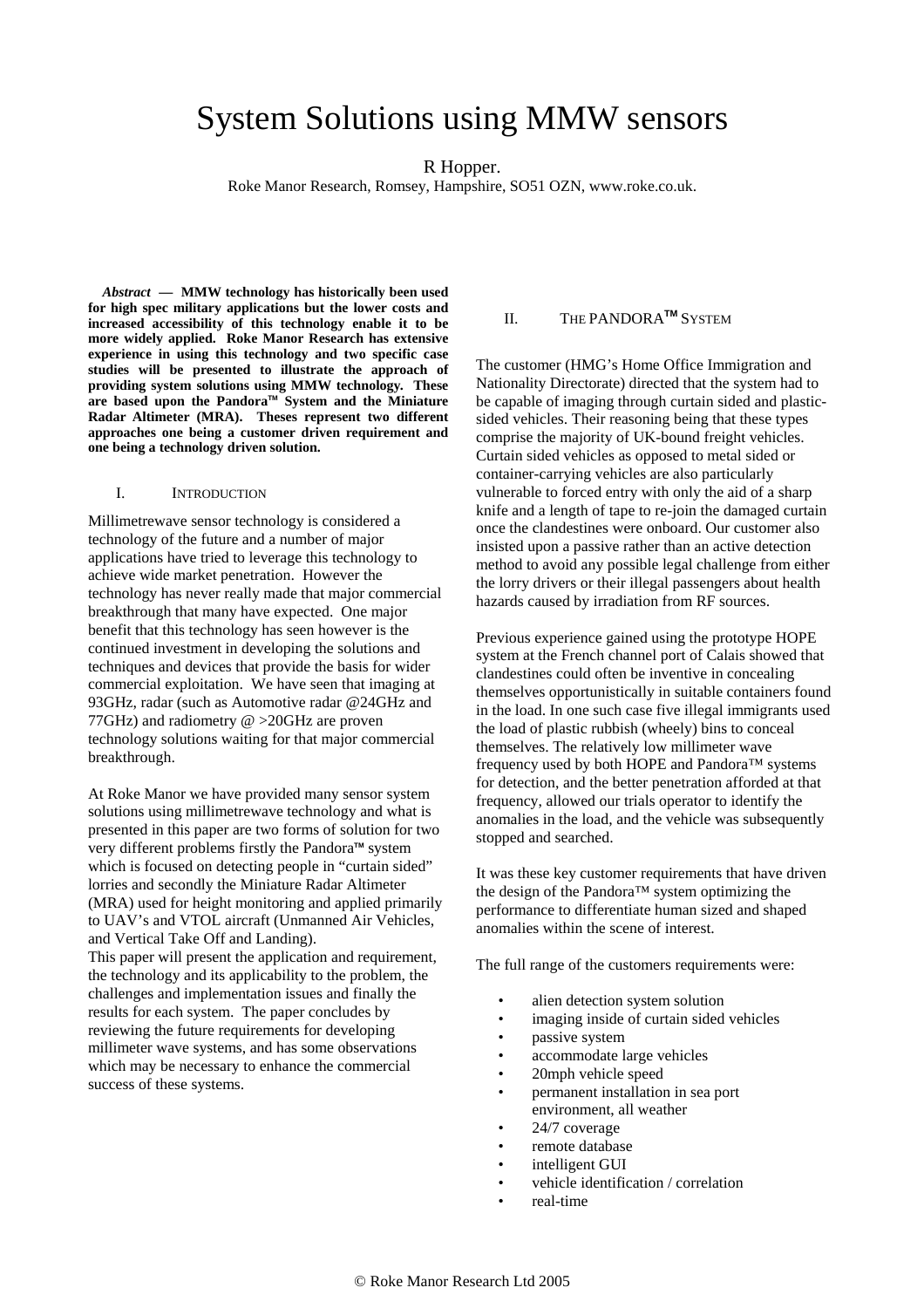#### *A. The Physics Behind the Technique*

All objects emit electromagnetic radiation proportional to the physical characteristics of the object and its absolute temperature. Similarly, subject to the physical characteristics of the object they also allow the transmission of radiation through them. The amount of energy transmitted will be dependant upon the frequency of the incident radiation and this forms the emitted radiation detected by the Pandora™ PMMW systems.

In simplistic terms there are three classes of ideal object. These classes of object are described below and illustrated in Figure 1.

1) Consider an object that is emissive. The noise temperature of the radiation that is emitted from the object,  $T_e$ , is proportional to the object's emissivity, ε, and its temperature T.

 $T_e = \varepsilon T$ 

For a perfect black body the emissivity would be equal to unity but real objects generally have emissivities less than unity.

2) Alternatively an object can reflect the energy incident upon it. The noise temperature of the radiation reflected from such an object,  $T_r$ , will be proportional to the object's reflectivity, ρ, and the noise temperature of the incident radiation  $T_{ref.}$ 

 $T_r = \rho T_{ref}$ 

A good example of this would be the hot exhaust of a vehicle. At the frequencies that the Roke Manor Research systems currently operate the metal of the exhaust appears purely reflective and will appear at the temperature of the surrounding scene.

3) Consider an object that is transmissive. A transmissive object allows a proportion of the radiation incident upon it to pass through whilst absorbing the remainder, or alternatively the radiation passing through the object is attenuated. Such an object will transmit energy proportional to the objects transmissivity,  $\tau$ , and the incident radiation's noise temperature  $T_{trans}$ .

$$
T_t = \tau T_{trans}
$$

However, as is generally the case, most real objects exhibit all of the properties described above to some degree, though one property will generally dominate. Therefore, the total noise temperature of an object,  $T_0$ , can be seen to be:-



**Figure 1 : Ideal and Real Objects** 

It should also be noted that the coefficients of emissivity, reflectivity and transmissivity are also frequency dependant. An image obtained from a passive millimetric system will therefore appear different when viewed using different frequencies.

#### *B. The System in Outline*

As has been shown the basic principles of radiometric imaging are relatively simple. A detector is used to receive radiation from the scene under consideration. The output from this detector comprises a value proportional to the received power level. This detector can then either be scanned to build up an image or it is possible to use an array of sensors to produce a similar image. Both solutions have advantages and disadvantages and it is the task of the system designer to choose the optimum solution for the task at hand. Typically, the scanning solution is less robust than an array solution due to the significant numbers of constantly moving mechanical parts and the reliance on a single detector. The array solution, though more robust, requires multiple detectors that can have significant cost implications.

The Roke Manor Research systems employ an array of low cost detectors operating at a single frequency. The cost of the detectors is kept low through the extensive use of commercial off the shelf (COTS) components. This ensures that the system is both robust and cost effective.

Similarly, the system's resolution has been optimised for the task it was designed for :- the detection of people within soft sided vehicles. The objects of interest, people, are sufficiently large to allow the implementation of a relatively low resolution system. This has again allowed us to take advantage of COTS components for the construction of the system. Here the design decision was taken to implement a relatively low resolution system that ensured detection of people-shaped anomalies but ignored the fine detail within the image. Again, choosing a lower resolution meant that we were able to operate at lower frequencies. This proved advantageous due to the improved load penetration of RF radiation in the system's operational frequency band.

 $T_0 = \varepsilon T + \rho T_{\text{ref}} + \tau T_{\text{trans}}$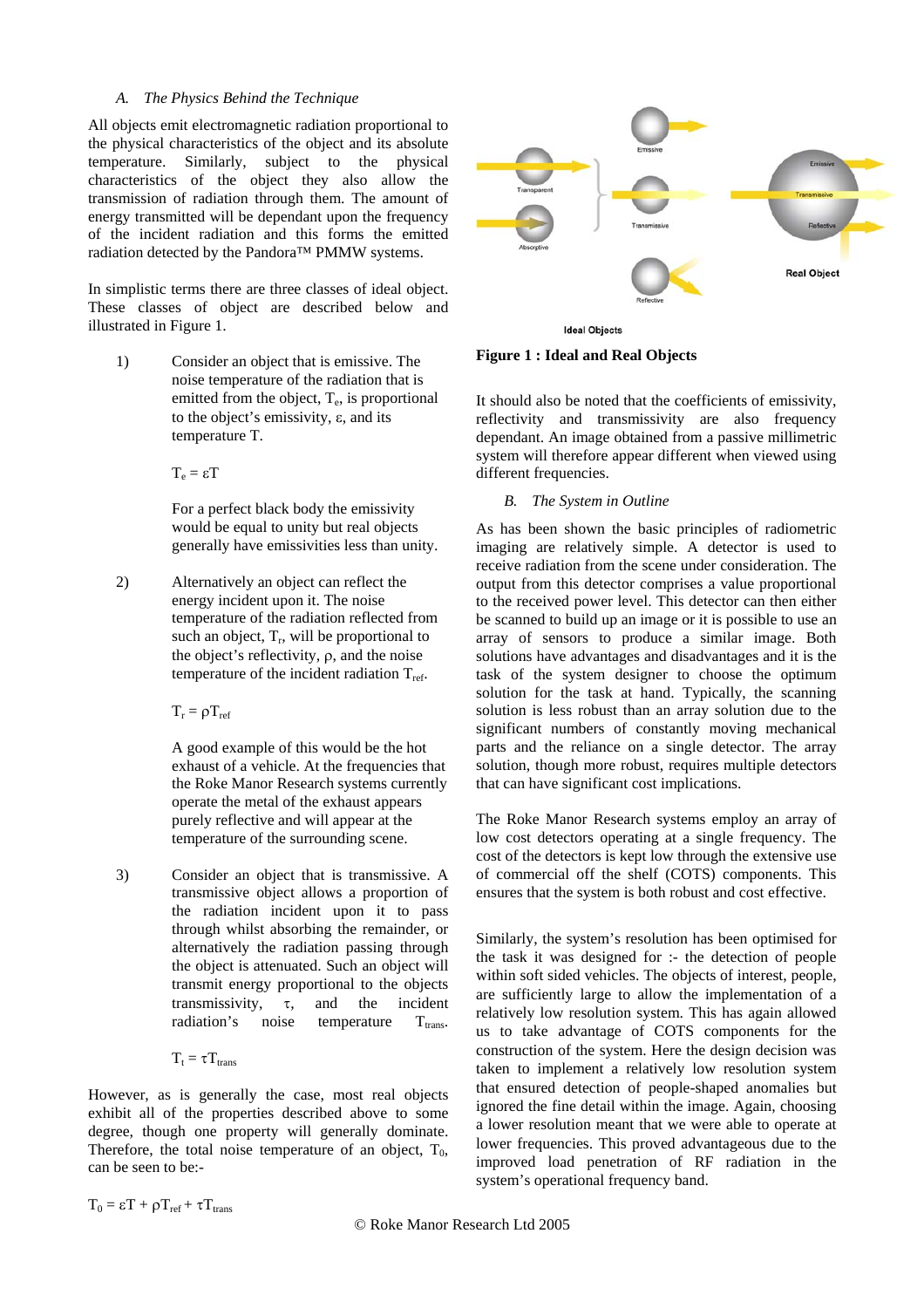*C. The Pandora System: Implementation* 



Figure 2 : Pandora<sup>™</sup> System

"Pandora™" is also an acronym : **P**assive **A**pparatus **N**otifying **D**etection **O**f **R**adiating **A**liens.

Our customer's requirements were that the system should be robustly designed and suitably finished for permanent installation in a seaport environment. It should accommodate the largest size of vehicle permitted under European Union (EU) traffic regulations. In particular, vehicle drivers must be able to travel through the scanner without slowing down or in any other way modifying their behaviour; the imaging system process was to be effectively 'transparent' to them. The Pandora system was subsequently trialled at 20mph, a typical seaport speed limit, and produces an identical quality of image to that obtained at 2mph. Experience gained with the prototype indicated that a 'standard background' was desirable since this gives rise to a greater contrast of the internal structure and contents of the load. Further reflectors mounted on the top of the steelwork prevent the sun shining directly into the detector boxes and reducing image contrast. The system also offers a UPS to condition the electrical power, with seamless transition to an automatically-started standby generator in case of a mains supply failure, a remotely-interrogated database to hold details of each and every vehicle transit, automatic number plate recognition and an air conditioned operator cabin for 24/7 operation in relative comfort. In addition, some form of 'image size normalization' was to occur to ensure that vehicles were scaled to fit the viewing screen, so for example a road train and a Luton van would both be scaled to fit onto the same size of screen display area.



**Figure 3 : PandoraTM system GUI** 



**Figure 4 : Image of Clandestine in van** 

When a suspicious vehicle is viewed by the operator, he places a 'rubber-banded' ellipse around any suspicious region, and touches the red icon on the touch sensitive screen which shows a lorry with a person, as opposed to the green lorry icon when vehicles are deemed to be 'clean'. The images of suspicious vehicles are automatically transmitted from the control cabin via a fibre optic link to a remote 'Search station' where enforcement personnel stop the vehicle and search it, aided by the image as to the location in the load where possible clandestines may be found.

Whilst the image processing is active, other systems are scanning the entry roadway, identifying the number plates of approaching vehicles and extracting these for the database. Over twenty national formats can currently be handled and the success rate is very high once the recognizer is fully trained. A separate system comprising infra red beam breakers across the road, and a camera system which views the side of the vehicle, tracks up to 150 features such as corners, marks and rope eyelets that are used to accurately determine the speed of the vehicle as it passes through the system to provide image normalization prior to displaying the image to the operator.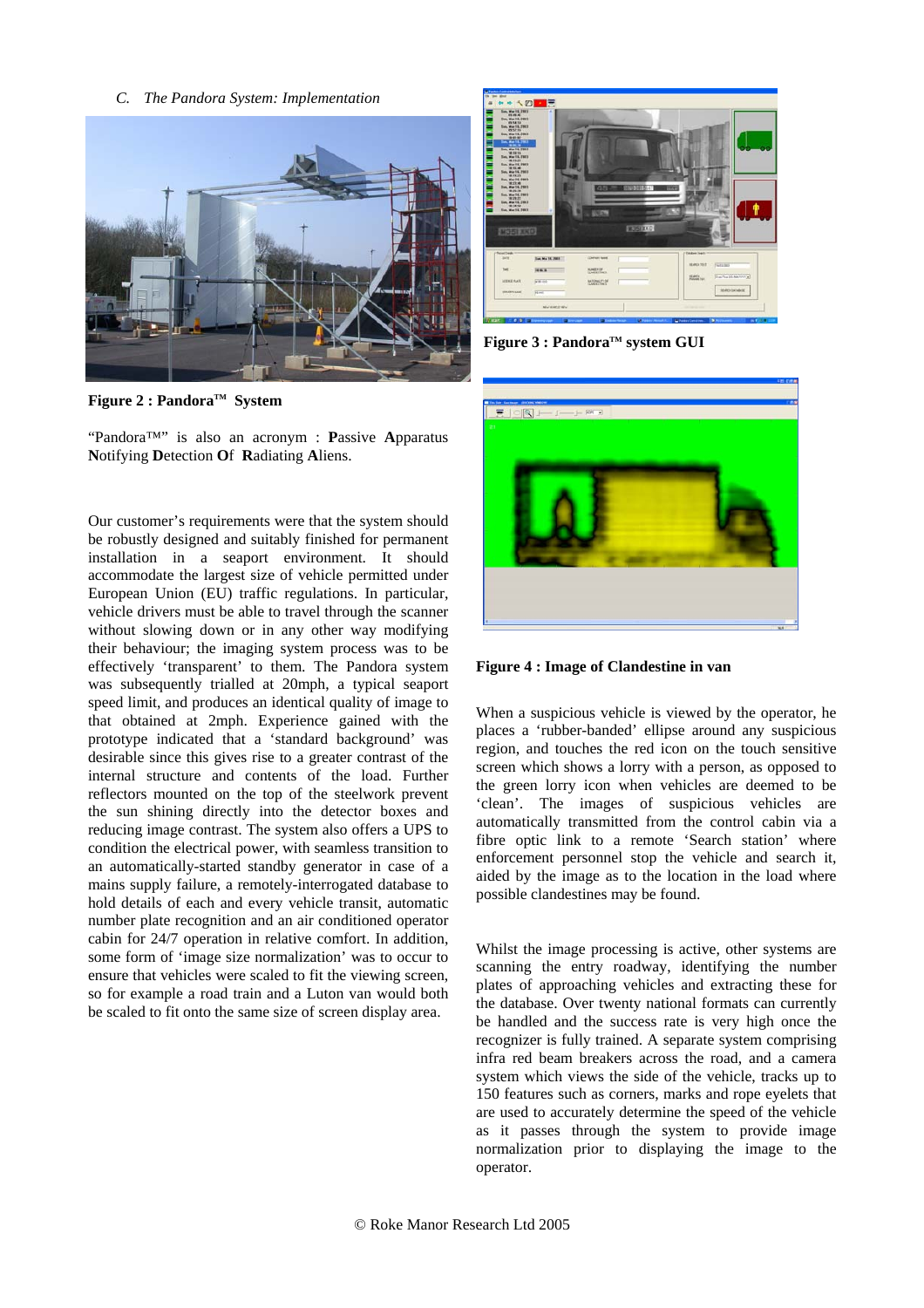| <b>ME All Spread Education</b>                                                    |                                                                                                                                                              |                                                                   | $-100$                         |
|-----------------------------------------------------------------------------------|--------------------------------------------------------------------------------------------------------------------------------------------------------------|-------------------------------------------------------------------|--------------------------------|
| <b>Bean Breaker Distance</b><br>89 (0 65229 247 BB (1 65230 206 BB deteries 7.604 | Vehicle distance<br>Darge <sup>T</sup>                                                                                                                       |                                                                   |                                |
|                                                                                   |                                                                                                                                                              |                                                                   |                                |
| Speed Graph<br><b>Thus</b>                                                        |                                                                                                                                                              |                                                                   |                                |
| <b>M</b> Vision Speed Estimator                                                   |                                                                                                                                                              | 向<br>×                                                            |                                |
| Set Live<br>Data Source: Live                                                     | Control<br>Threshold 65<br>IT Cones<br>$\Gamma$ Tracks<br>Nun Corvers 299                                                                                    | <b>Diagnostics</b><br>Comer Detector 7.0mg<br>10 Sere<br>Tracking |                                |
| V Process V image<br>W VSE Direkty<br>Time 5794.500<br>IT Play Frame (11263)      | Suppress<br>Short Tracks<br>Nun Tracks [347]<br>Num Short                                                                                                    | (0.13m)<br>VSE twick<br>France behind<br>42,0329<br>Honogen Dist. |                                |
| <b>Carteriaca Manager</b>                                                         |                                                                                                                                                              | <b>THIOPIN</b>                                                    | <b>ALCOHOL:</b>                |
| Mode NORMAL PROCESSING 1<br><b>WE STATISTICS</b><br>m                             | Bembesien $P$ $P$ $P$ $P$ $P$ $S$ $S$ $S$ $P$ $P$ $P$<br>$3 - 10$<br><b>CALLER AND</b><br><b>WELL IN EXTRACTLY</b><br><b>STATISTICS</b><br><b>STATISTICS</b> |                                                                   |                                |
| <b>It</b> start<br><b>EX 5 windows Co.</b>                                        | <b>EXCESSION</b><br><b>CONTRACTOR</b>                                                                                                                        | <b>M</b> Vit Inap<br>Wikim Speed Est.                             | 9週110<br><b>BE DIGN Strape</b> |

**Figure 5 : Vision Speed Estimator** 

Since the Pandora™ system relies on the operator's ability to recognise anomalies in the load, the front end display system allows the operator to choose their preferred display presentation from a number of 'palettes' of colour combinations, or a monochrome grey scale. It is also possible to vary contrast and temperature window ranges directly on the screen by means of slider and other operator image display controls to enhance areas where the content is uncertain. Although the images appear less human-like initially, the eye/brain combination has evolved over countless millennia to recognise the basic human form and operators soon develop a remarkable intuitive sense for what is 'normal', quickly spotting anomalous shapes in the small percentage of transiting vehicles which contain people, even in large, complex, mixed loads.



**Figure 6 : Operator variation of contrast to identify two persons on the front of the load** 

#### III. MINATURE RADAR ALTIMETER : MRA

The Minature Radar Altimeter product from Roke Manor provides an alternative application for millimeter wave technology. The driver here was initially the fact that the millimetre wave technology enabled a radar to be

designed. Here the portfolio of products is complemented by the introduction of a high frequency unit targeted for different applications than the lower frequency units. A proposal for the development of a millimetre wave based system was made on the basis of a perceived customer requirement as defined below.

#### *A. Customer Requirements*

The following list contains the key customer requirements for the MRA.

- Internal Customer was Roke Private Venture Fund
- Required Altimeter Accuracy <0.05m
- Operational range approx 100m
- Unit cost low
- Easy to interface to
- Robust, suitable for harsh environments
- Target market UAV's, VTOL, hence low RCS etc

In order to meet these customer requirements a pragmatic approach was taken based upon known autoradar technology. This could provide low NRE from technology re-use, provide robust packaging based upon the same experience from autoradar environment, a frequency of operation compatible with the technological requirements. There were however some unknown issues that would only be proven by realization and these relate to whether the range and accuracy requirements could be met within the system architecture limits defined by the recovery and dwell time constraints and also whether there were any Doppler issues

*B. Technical Solution : Frequency Modulated Continuous Wave (FMCW)* 

By adopting the FMCW architecture a number of design issues are simplified. At millimetre wave frequencies pulse shaping is difficult and if implemented would not be a low cost solution. For the ranges of up to 100m the path loss does not require high transmit powers and therefore receiver saturation and recovery times are not as significant and system gain can be implemented straight forwardly.

*C. FMCW: A Primer* 

For those unfamiliar with FMCW concept the key system is provided in the following figures. The transmit waveform is "chirped" that is the frequency is ramped linearly with time ( it is often a repetitive saw tooth ramp to provide an increasing and decreasing frequency the advantage of which will be clear later ). The transmit signal is then amplified and sent via the transmit antenna to the target and the return signal is received and mixed in a homodyne fashion with the transmit signal. However the chirp ensures that the transmit frequency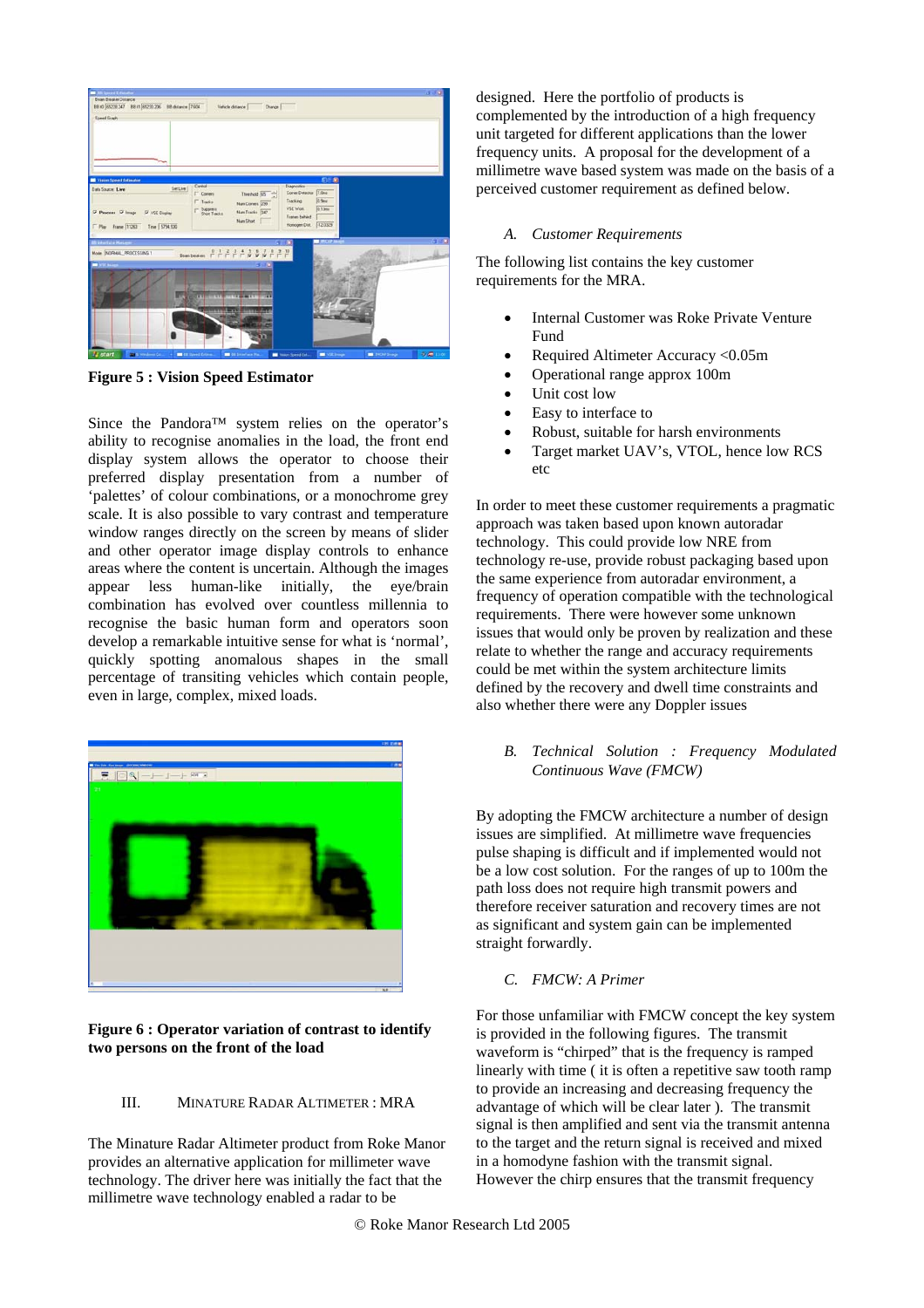has now changed and so the resulting tone is indicative of the electrical return path to the target.



**Figure 7 : FMCW Block Diagram** 



**Figure 8 : Beat frequency and time plot of TX and RX signals** 

| C   | speed of light       |
|-----|----------------------|
| Тr  | round trip to target |
| R   | distance to target   |
| fь  | beat frequency       |
| δR  | range resolution     |
| δfь | spectral resolution  |
| Td  | dwell time           |
|     | target velocity      |

#### **Figure 9 : Key for equations**

$$
f_b = \frac{\delta f}{\delta t} \cdot Tr = \frac{\delta f}{\delta t} \cdot \frac{2R}{c}
$$

$$
\delta f_b = \frac{\delta f}{\delta t} \frac{2\delta R}{c}
$$

$$
T_d = \frac{c}{2\delta R} \cdot \frac{\delta t}{\delta f}
$$

$$
R = \frac{f_{b\,C}}{2} \cdot \frac{\delta t}{\delta f} = \frac{f_{b\,C}}{2} \cdot \frac{T_{d}}{\Delta f}
$$

**Figure 10 : FMCW equations** 

For targets that are moving away from the radar the perceived frequency of the return signal is lower than would have been expected for a static target so an uncertainty is introduced and this is sometimes represented on a range-Doppler plot. To overcome the uncertainty introduced by the Doppler from a target an average of the beat frequency is taken for an upward sweep and then a downward sweep. The Doppler frequency can be determined by half the difference of the up and down sweeps.

## *D. MRA The Implementation*

The present approach used for the MRA is a single millimetre wave board, a baseband processing board and a robust mechanical housing containing the lens antenna system for the radar.



**Figure 11 : Millimetre wave board** 



**Figure 12 : Complete MRA** 

The use of digital signal processing (DSP) to do the "clever stuff" enables the high frequency board to be relatively simple and hence reduce cost. The DSP engine provides the control, interfacing and calculations necessary to provide the correct information on the target. However the optimization of the parameters available is not easy for example to improve range accuracy it is necessary to increase the dwell time, however for moving objects the amount that the target has moved in the time it takes to determine how far the object is away may be critical.